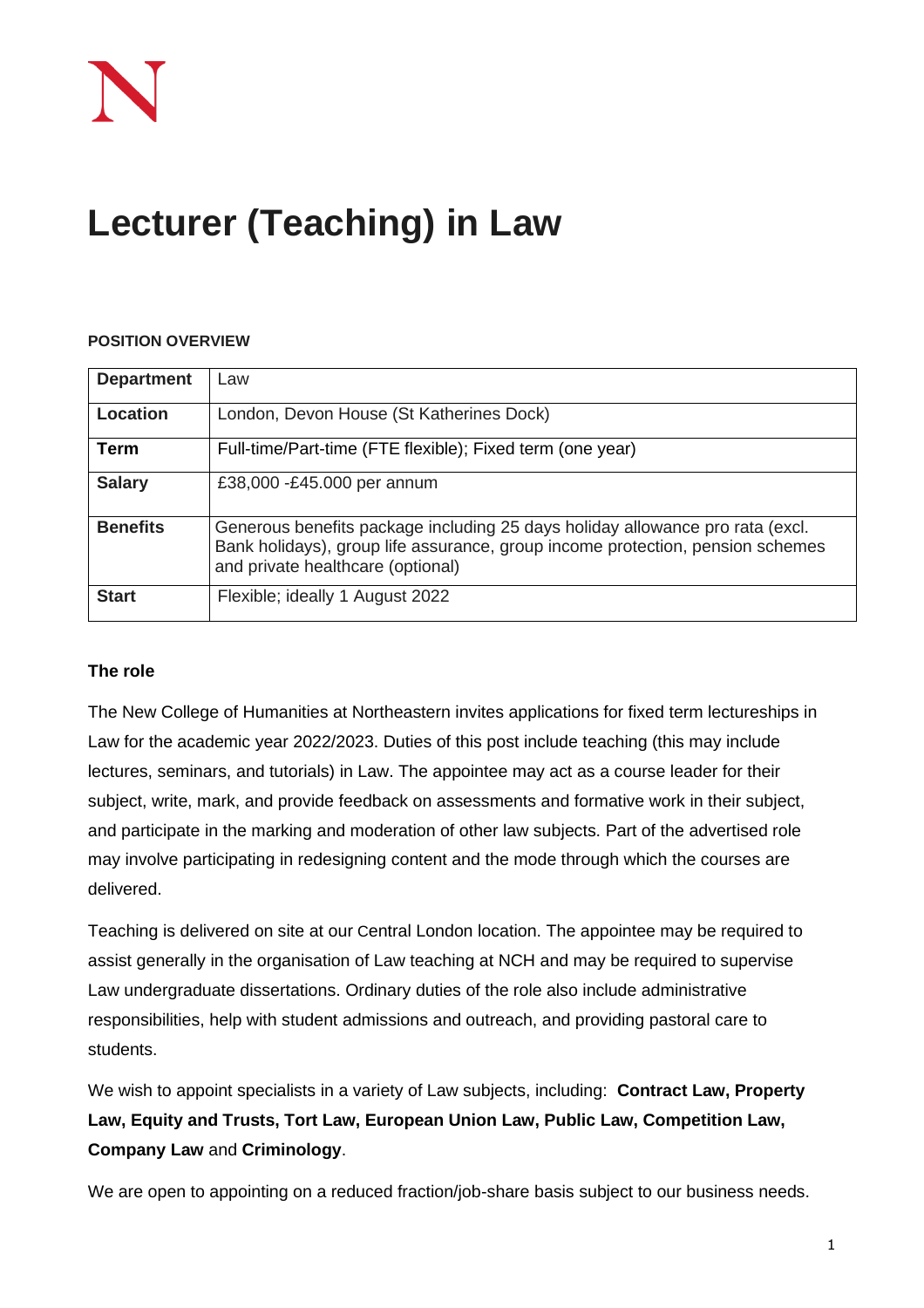# **To be considered for a full-time appointment (1.0 FTE), the applicant will be required to offer teaching in at least 3 of the listed subjects**.

Preference may be given to candidates with active interests in the relationship of Law to one or more of the following areas: software and/or technology; employment contexts; diversity and inclusion.

We particularly encourage applications from those with an interest in innovative teaching, learning and assessment; those with experience of supporting a wide variety of students; and those belonging to groups underrepresented in UK higher education

#### **The Law Faculty**

The Faculty of Law at New College of the Humanities currently has under 100 undergraduate students and hosts a smaller number of Northeastern University undergraduate exchange students every year. Some Law students study for a law degree only and some study for joint degrees.. The Faculty regularly has 3 full-time and 6 part-time members of academic staff. The Law Faculty seeks to foster and nurture interdisciplinary ties with other faculties and with our colleagues at Northeastern University in Boston.

# **About the College**

Founded in 2012, New College of the Humanities has established itself as a prestigious higher education institution based in the heart of London. After becoming part of Northeastern University's global network in early 2019, the College has undergone a period of rapid growth, having been granted Taught Degree Awarding Powers in February 2020 and moved to a new, state-of-the-art campus in 2021. NCH continues to grow further expanding its student cohort, courses, network and opportunities.

#### **Additional Information**

#### **Enquiries**

Informal enquiries may be made to Alice Schneider [\(alice.schneider@nchlondon.ac.uk\)](mailto:alice.schneider@nchlondon.ac.uk). However, all applications must be made in accordance with the application process specified.